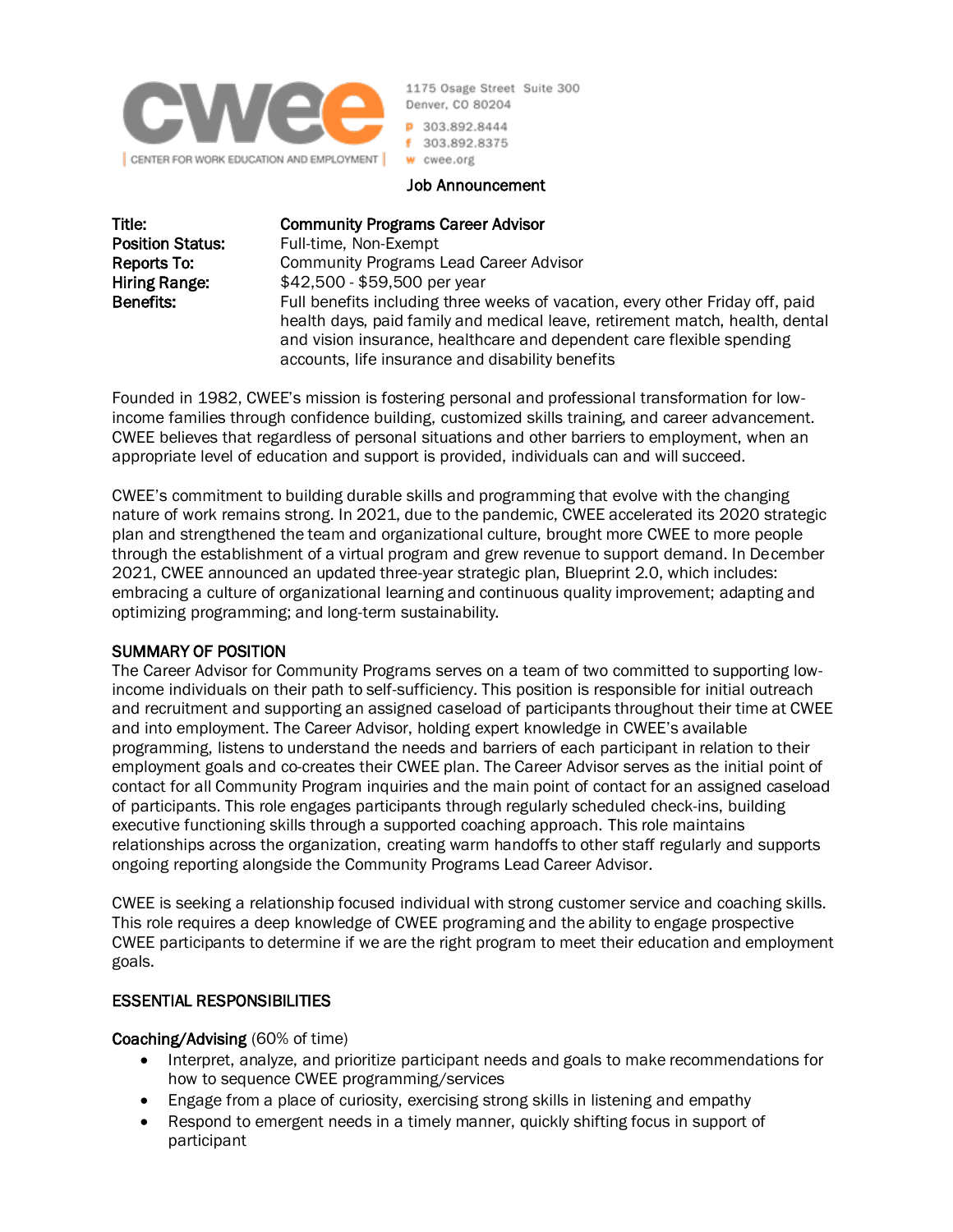- Engage in honest conversations and feedback with participant through routinely scheduled check-ins
- Maintain a highly variable individual caseload (averaging 50 participants)
- Conduct interviews to determine participant needs and motivation for engagement
- Assist in identifying short- and long-term goals, potential barriers, and employment motivators
- Serve as main point of contact for assigned caseload, creating warm handoffs to other staff as appropriate
- Maintain expert knowledge on CWEE programming to develop a tailored employment readiness plan
- In collaboration with Employment Services Specialists, support participants' specific employment goals
- Conduct basic needs assessment with participants to identify and connect participants to resources
- Initiate referrals both internal and external to CWEE with a focus on removing barriers to employment and to support participation in the CWEE program

## Referrals and Outreach (20% of time)

- Serves as first point of contact for all referrals (rolling, approximately 40 new referrals per month), conducts multiple outreach attempts by phone
- Screens for eligibility, describes next steps and expectations, and schedules enrollment
- Shares an introduction to CWEE, understands and effectively conveys benefits of CWEE programming to participants with diverse professional backgrounds and needs
- Maintains all referral data to support regular review and analysis of CWEE referrals, contributes to refining recruitment strategy

#### Communication (20% of time)

- Participate in regular cross-team staffings to discuss participant progress; responsible for participant progress in the program
- Use effective and timely communication strategies and methods to communicate with various stakeholders

## JOB QUALIFICATIONS

- Experience in human services, education, workforce development or related setting. preferred
- Demonstrated ability to work with individuals from diverse and economically disadvantaged backgrounds
- Ability to establish and maintain effective working relationships with participants and staff
- Ability to adopt a strengths-based and trauma-informed approach that enables the development of new skills
- Strong research skills and ability to analyze data and synthesize multiple sources of information
- Experience with daily, detailed data entry and outreach
- Strong computer skills including web-based databases, internet research and advanced knowledge of Microsoft Office applications
- Ability to model professional dress and workplace conduct
- Excellent business writing and oral communication skills
- Deadline oriented with strong ability to follow through on tasks with little supervision

#### PERSONAL QUALIFICATIONS

• Commitment to CWEE's mission and providing long-term, durable self-sufficiency through quality employment